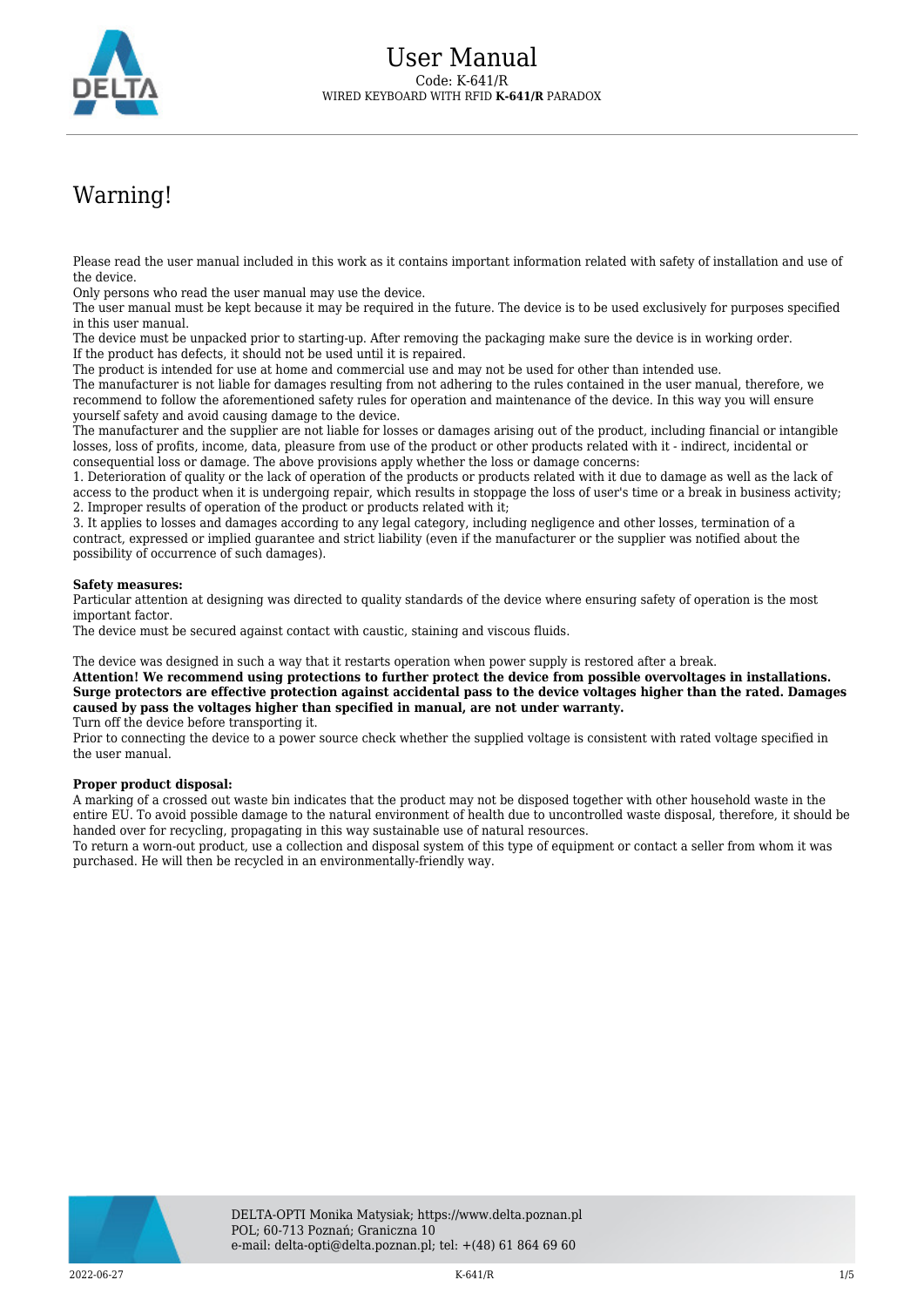



The K-641/R is wired keyboard with LCD display and cards and keyfobs reader. With the LCD display showing text messages, even advanced functionalities of the alarm control unit are simple and convenient.

| Support:             | PARADOX: Digiplex EVO                                                                                                                                                                                                                                                                                                                                                                                                                                                                                                                                                                                                                                                                                                                                               |
|----------------------|---------------------------------------------------------------------------------------------------------------------------------------------------------------------------------------------------------------------------------------------------------------------------------------------------------------------------------------------------------------------------------------------------------------------------------------------------------------------------------------------------------------------------------------------------------------------------------------------------------------------------------------------------------------------------------------------------------------------------------------------------------------------|
| Main features:       | $\cdot$ LCD 2x16 characters<br>• Backlight color - Blue<br>• Bbuzzer for acoustic signaling of some system events<br>• One-touch action buttons<br>• Alarms: keypad hold-down PANIC, FIRE and AUX<br>• Assign to one or more partitions<br>• The ability to connect 1 alarm zone<br>• Independently set chime zones<br>• Connects to 4-wire communication bus<br>• PGM programmable output<br>• Adjustable backlight, contrast and scroll speed<br>• Indoor proximity cards and key-fobs reader<br>• Grant access via card and/or access code<br>• Arm and disarm with a card<br>• Door contact and request button for exit inputs<br>• Door lock control output<br>• Programmable access schedule<br>• Door Left Open and Door Forced Open alarms<br>• RFID reader |
| Complies with norms: | EN 50130-4, EN 61000-6-3, EN 60950-1, EN 50581                                                                                                                                                                                                                                                                                                                                                                                                                                                                                                                                                                                                                                                                                                                      |
| Color:               | White / Silver                                                                                                                                                                                                                                                                                                                                                                                                                                                                                                                                                                                                                                                                                                                                                      |
| Power supply:        | 12 V DC                                                                                                                                                                                                                                                                                                                                                                                                                                                                                                                                                                                                                                                                                                                                                             |
| Weight:              | $0.264$ kg                                                                                                                                                                                                                                                                                                                                                                                                                                                                                                                                                                                                                                                                                                                                                          |
| Dimensions:          | $123 \times 145 \times 33$ mm                                                                                                                                                                                                                                                                                                                                                                                                                                                                                                                                                                                                                                                                                                                                       |



DELTA-OPTI Monika Matysiak; https://www.delta.poznan.pl POL; 60-713 Poznań; Graniczna 10 e-mail: delta-opti@delta.poznan.pl; tel: +(48) 61 864 69 60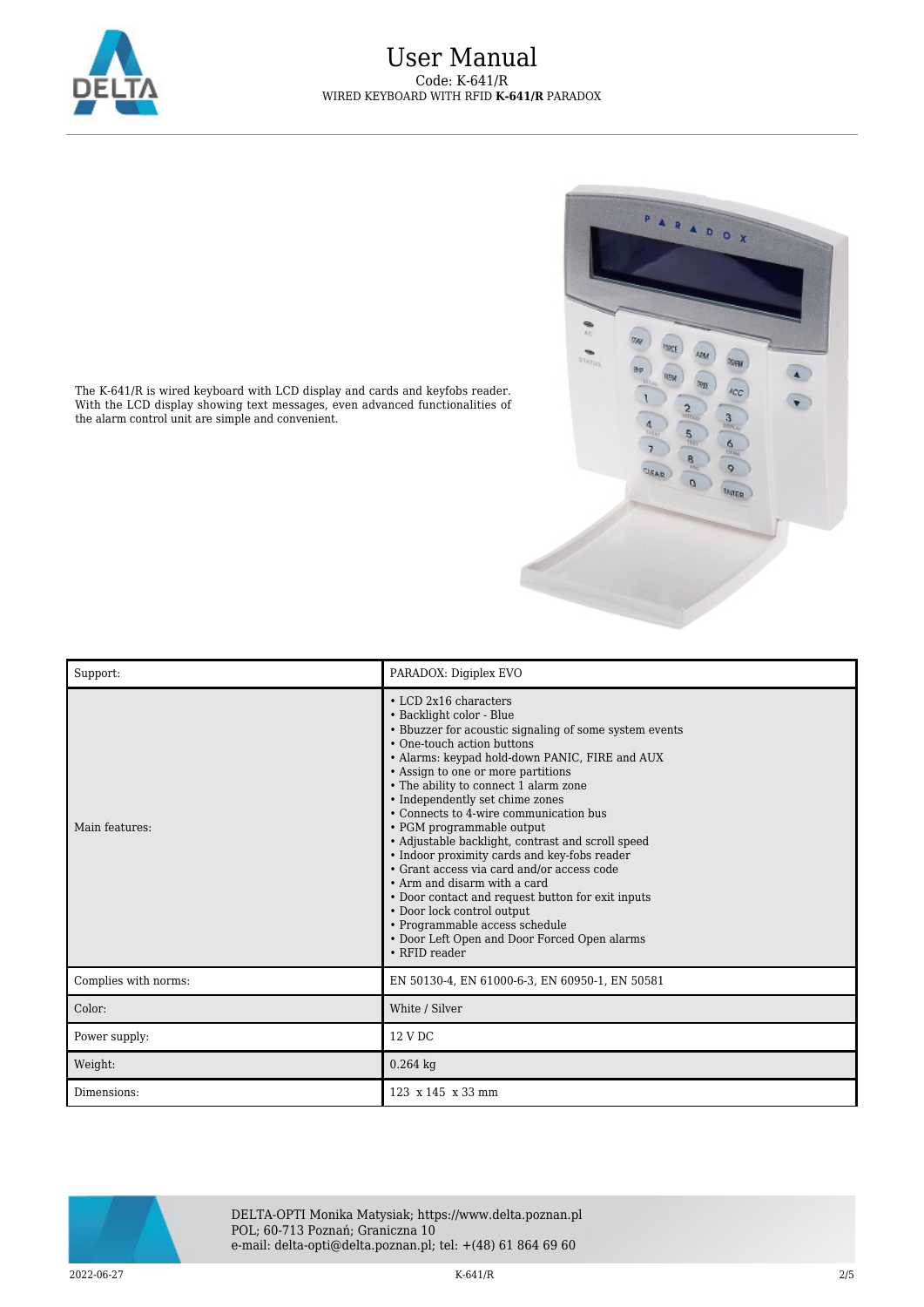

## User Manual Code: K-641/R WIRED KEYBOARD WITH RFID **K-641/R** PARADOX

| Supported languages:  | Polish  |
|-----------------------|---------|
| Country of origin:    | Canada  |
| Manufacturer / Brand: | PARADOX |
| Guarantee:            | 2 years |



Internal view:

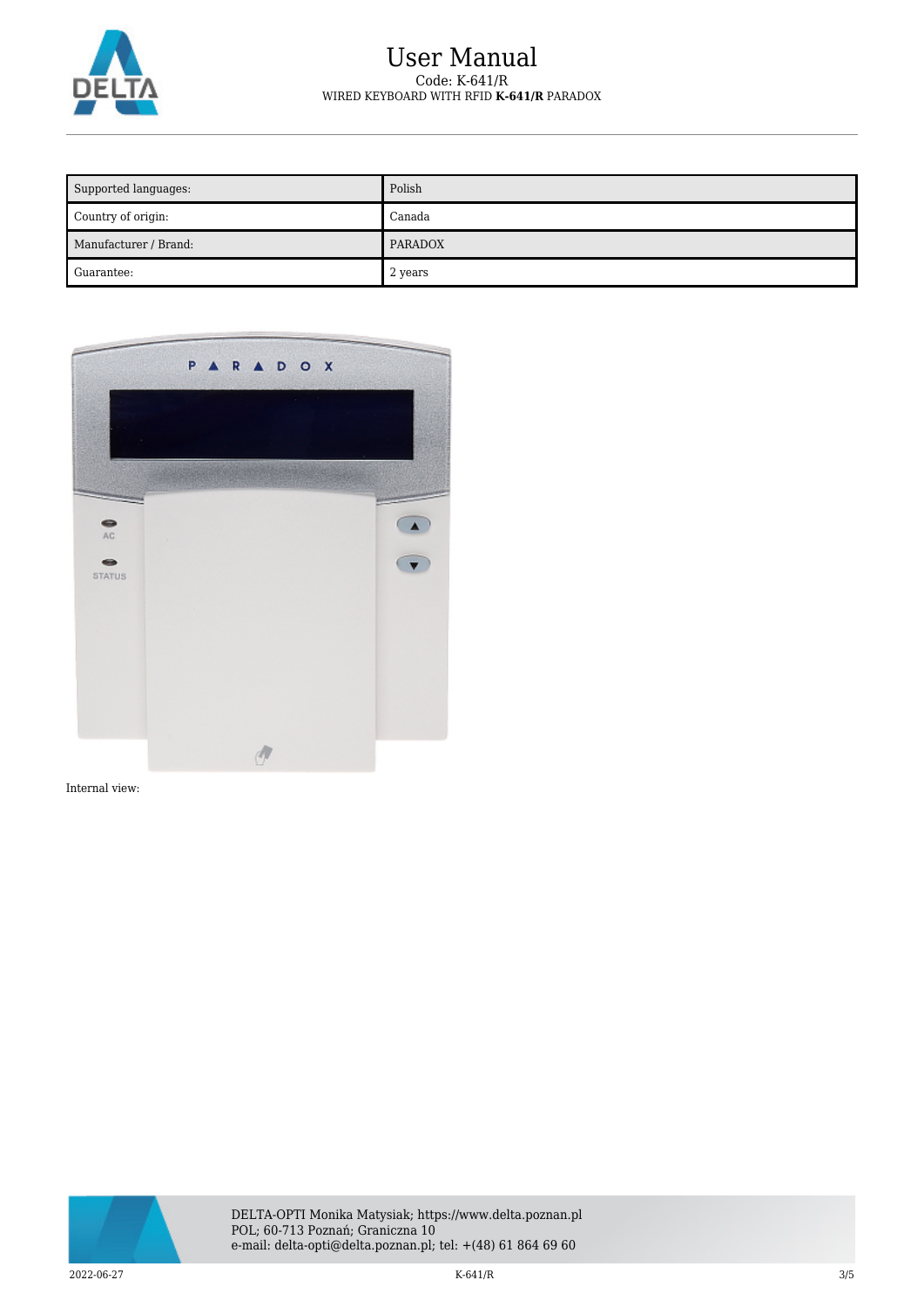



Mounting side view:



In the kit: